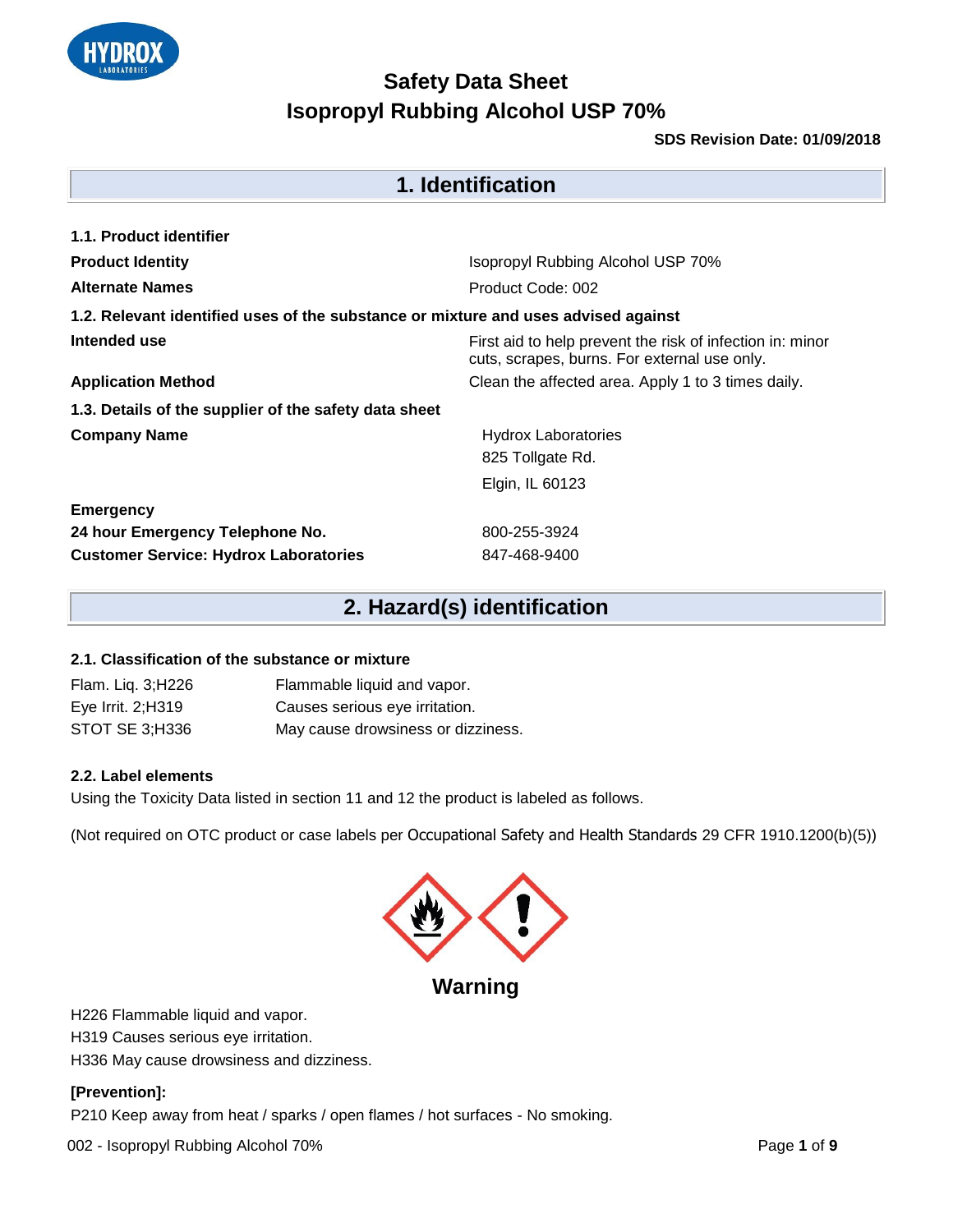

**SDS Revision Date: 01/09/2018**

P235 Keep cool.

P240 Ground / bond container and receiving equipment.

P241 Use explosion-proof electrical / ventilating / light / equipment.

P242 Use only non-sparking tools.

P243 Take precautionary measures against static discharge.

P261 Avoid breathing dust / fume / gas / mist / vapors / spray.

P264 Wash thoroughly after handling.

P271 Use only outdoors or in a well-ventilated area.

P280 Wear protective gloves / eye protection / face protection.

#### **[Response]:**

P303+361+353 IF ON SKIN (or hair): Remove / Take off immediately all contaminated clothing. Rinse skin with water / shower.

P304+312 IF INHALED: Call a POISON CENTER or doctor / physician if you feel unwell.

P305+351+338 IF IN EYES: Rinse continuously with water for several minutes. Remove contact lenses if present and easy to do - continue rinsing.

P337+313 If eye irritation persists: Get medical advice / attention.

P340 Remove victim to fresh air and keep at rest in a position comfortable for breathing.

P370+378 In case of fire: Use extinguishing media listed in section 5 of SDS for extinction.

#### **[Storage]:**

P403+233 Store in a well ventilated place. Keep container tightly closed.

P405 Store locked up.

#### **[Disposal]:**

P501 Dispose of contents / container in accordance with local / national regulations.

## **3. Composition/information on ingredients**

This product contains the following substances that present a hazard within the meaning of the relevant State and Federal Hazardous Substances regulations.

| Ingredient/Chemical Designations                               | Weight % | <b>GHS Classification</b>                                                      | <b>Notes</b> |
|----------------------------------------------------------------|----------|--------------------------------------------------------------------------------|--------------|
| <b>Isopropyl Alcohol</b><br><b>CAS Number:</b><br>0000067-63-0 | 50 - 75  | <b>Flam. Lig. 2; H225</b><br><b>Eye Irrit. 2:H319</b><br><b>STOT SE 3:H336</b> | [1][2]       |

[1] Substance classified with a health or environmental hazard.

[2] Substance with a workplace exposure limit.

[3] PBT-substance or vPvB-substance.

\*The full texts of the phrases are shown in Section 16.

## **4. First aid measures**

#### **4.1. Description of first aid measures**

| General           | In all cases of doubt, or when symptoms persist, seek medical attention.<br>Never give anything by mouth to an unconscious person.                                                                                                        |
|-------------------|-------------------------------------------------------------------------------------------------------------------------------------------------------------------------------------------------------------------------------------------|
| <b>Inhalation</b> | Remove to fresh air, keep patient warm and at rest. If breathing is irregular or stopped, give<br>artificial respiration. If unconscious place in the recovery position and obtain immediate<br>medical attention. Give nothing by mouth. |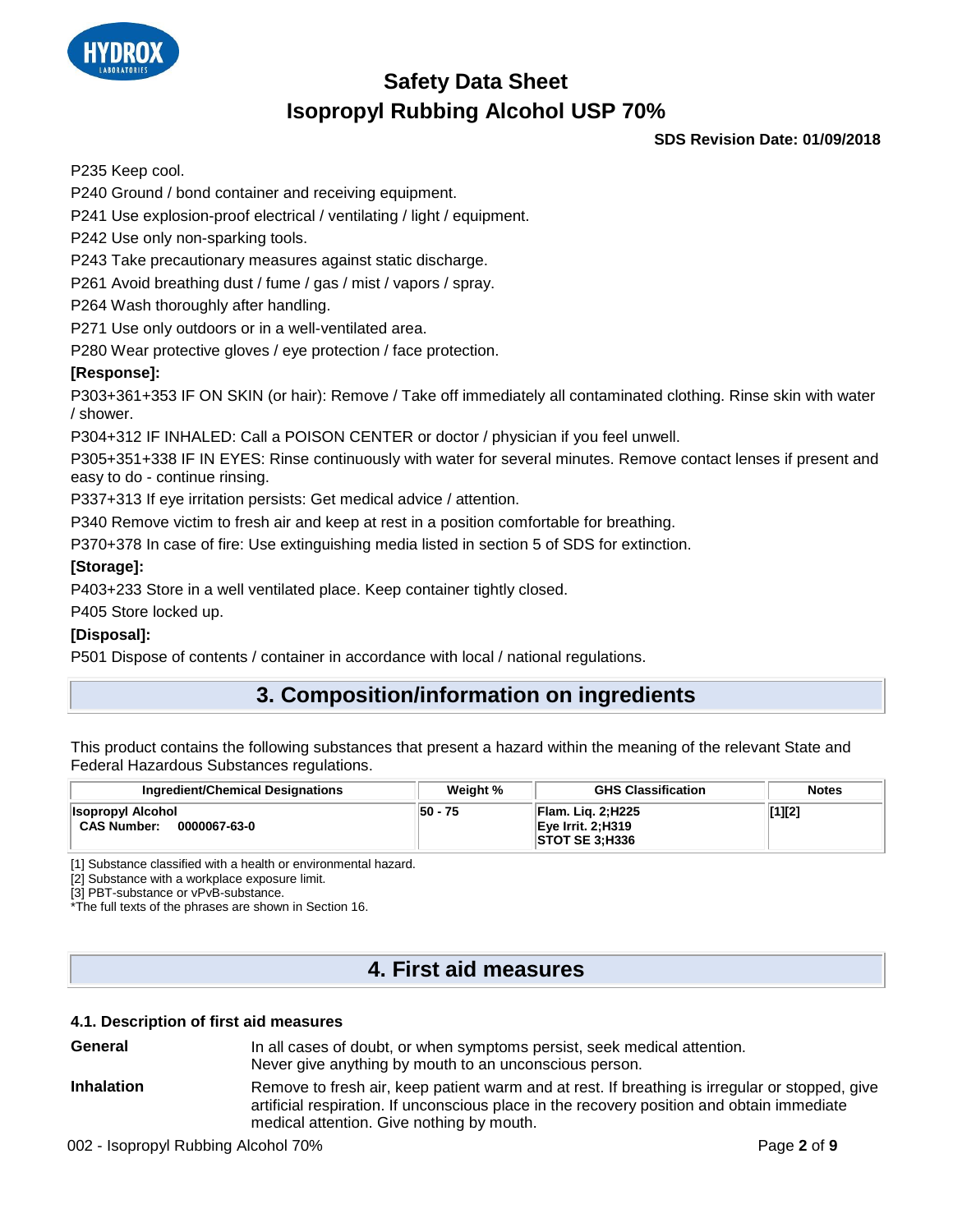

#### **SDS Revision Date: 01/09/2018**

| <b>Eyes</b>                      | Irrigate copiously with clean water for at least 15 minutes, holding the eyelids apart and<br>seek medical attention.                                                                                                                                                                                                                                                                                                                                  |
|----------------------------------|--------------------------------------------------------------------------------------------------------------------------------------------------------------------------------------------------------------------------------------------------------------------------------------------------------------------------------------------------------------------------------------------------------------------------------------------------------|
| <b>Skin</b>                      | Remove contaminated clothing. Wash skin thoroughly with soap and water or use a<br>recognized skin cleanser.                                                                                                                                                                                                                                                                                                                                           |
| Ingestion                        | If swallowed obtain immediate medical attention. Keep at rest. Do NOT induce vomiting.                                                                                                                                                                                                                                                                                                                                                                 |
|                                  | 4.2. Most important symptoms and effects, both acute and delayed                                                                                                                                                                                                                                                                                                                                                                                       |
| Overview                         | Signs and Symptoms of Exposure: Giddiness, headache, dizziness and nausea.                                                                                                                                                                                                                                                                                                                                                                             |
|                                  | Medical Conditions Generally Aggravated by Exposure: Pre-existing and respiratory<br>disorders, may be aggravated by exposure.                                                                                                                                                                                                                                                                                                                         |
|                                  | Health Hazards (Acute and Chronic): Generally used as a rubdown. Vapor irritates eyes.<br>High concentration of vapor can irritate respiratory tract, is anesthetic and may cause CNS<br>depression.                                                                                                                                                                                                                                                   |
|                                  | Not a carcinogen.                                                                                                                                                                                                                                                                                                                                                                                                                                      |
|                                  | Exposure to solvent vapor concentrations from the component solvents in excess of the<br>stated occupational exposure limits may result in adverse health effects such as mucous<br>membrane and respiratory system irritation and adverse effects on the kidneys, liver and<br>central nervous system. Symptoms include headache, nausea, dizziness, fatigue, muscular<br>weakness, drowsiness and in extreme cases, loss of consciousness.           |
| <b>Inhalation</b><br><b>Eyes</b> | Repeated or prolonged contact with the preparation may cause removal of natural fat from<br>the skin resulting in dryness, irritation and possible non-allergic contact dermatitis. Solvents<br>may also be absorbed through the skin. Splashes of liquid in the eyes may cause irritation<br>and soreness with possible reversible damage. See section 2 for further details.<br>May cause drowsiness or dizziness.<br>Causes serious eye irritation. |
|                                  |                                                                                                                                                                                                                                                                                                                                                                                                                                                        |

### **5. Fire-fighting measures**

#### **5.1. Extinguishing media**

Recommended extinguishing media; alcohol resistant foam, CO<sub>2</sub>, water fog. Do not use; water jet.

#### **5.2. Special hazards arising from the substance or mixture**

Hazardous decomposition: Burning may produce carbon monoxide and carbon dioxide contamination. Keep away from heat / sparks / open flames / hot surfaces - No smoking.

Avoid breathing dust / fume / gas / mist / vapors / spray.

#### **5.3. Advice for fire-fighters**

Dilution of burning liquid with water will affect extinguishment.

None

**ERG Guide No.**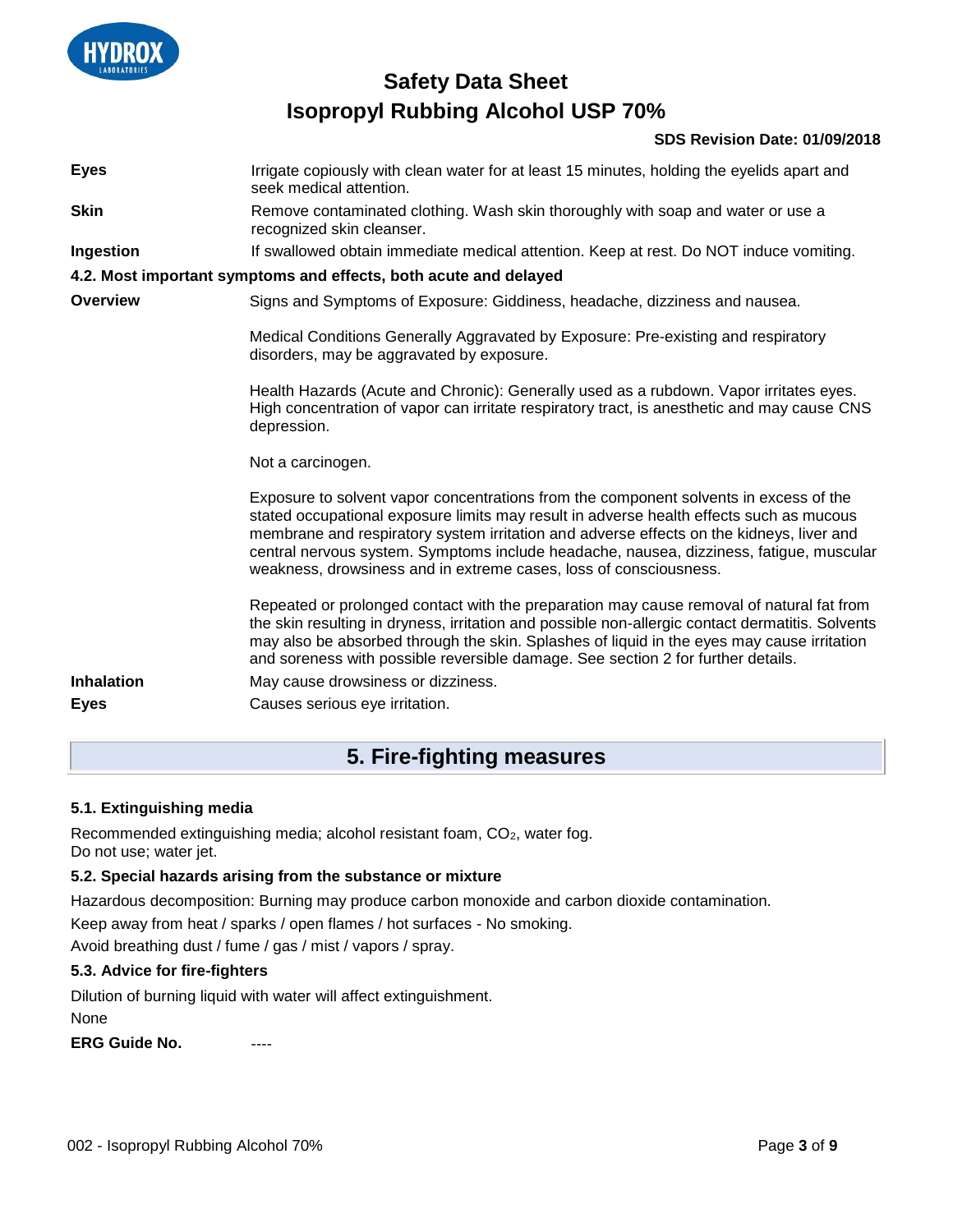

#### **SDS Revision Date: 01/09/2018**

### **6. Accidental release measures**

#### **6.1. Personal precautions, protective equipment and emergency procedures**

Put on appropriate personal protective equipment (see section 8).

#### **6.2. Environmental precautions**

Use good personal hygiene practices. Wash hands before eating, drinking, smoking or using toilet. Promptly remove soiled clothing and wash thoroughly before reuse.

#### **6.3. Methods and material for containment and cleaning up**

Eliminate all sources of ignition. Small spills should be flushed with large quantities of water, larger spills should be collected for disposal.

Atomize into an incinerator where permitted under appropriate federal, state, and local regulations.

### **7. Handling and storage**

#### **7.1. Precautions for safe handling**

Do NOT take internally. Flammable liquid. Keep away from heat, sparks and open flames. Keep container closed. See section 2 for further details. - [Prevention]:

#### **7.2. Conditions for safe storage, including any incompatibilities**

Handle containers carefully to prevent damage and spillage.

Naked flames and smoking should not be permitted in storage areas. It is recommended that fork lift trucks and electrical equipment are protected to the appropriate standard.

Incompatible materials: Anyhydride, isocyanate, monomer and organo-metallic.

See section 2 for further details. - [Storage]:

#### **7.3. Specific end use(s)**

No data available.

### **8. Exposure controls and personal protection**

#### **8.1. Control parameters**

| <b>Exposure</b> |                   |               |                                                 |
|-----------------|-------------------|---------------|-------------------------------------------------|
| CAS No.         | Ingredient        | <b>Source</b> | Value                                           |
| 0000067-63-0    | Isopropyl Alcohol | <b>OSHA</b>   | TWA 400 ppm (980 mg/m3)STEL 500 ppm             |
|                 |                   | <b>ACGIH</b>  | TWA: 200 ppm STEL: 400 ppm Revised 2003,        |
|                 |                   | <b>INIOSH</b> | TWA 400 ppm (980 mg/m3) ST 500 ppm (1225 mg/m3) |
|                 |                   | Supplier      | <b>No Established Limit</b>                     |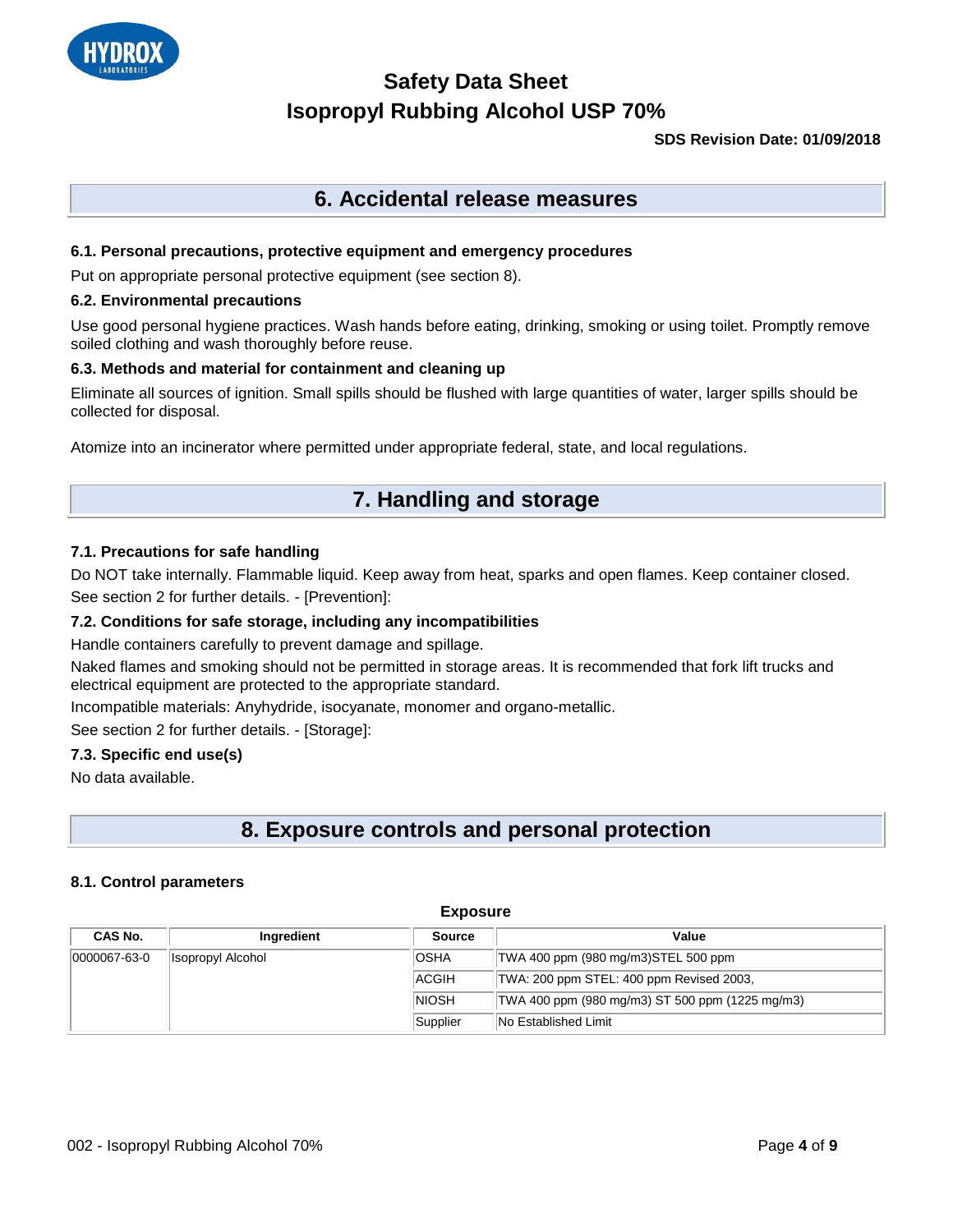

#### **SDS Revision Date: 01/09/2018**

#### **Carcinogen Data**

| <b>CAS No.</b> | Inaredient         | Source      | Value                                                               |
|----------------|--------------------|-------------|---------------------------------------------------------------------|
| 0000067-63-0   | ∥Isopropyl Alcohol | <b>OSHA</b> | Select Carcinogen: No                                               |
|                |                    | <b>NTP</b>  | Known: No: Suspected: No                                            |
|                |                    | <b>IARC</b> | Group 1: No; Group 2a: No; Group 2b: No; Group 3: Yes; Group 4: No; |

#### **8.2. Exposure controls**

| <b>Respiratory</b>          | If workers are exposed to concentrations above the exposure limit they must use the<br>appropriate, certified respirators.                                                                                                                                                                                                             |  |
|-----------------------------|----------------------------------------------------------------------------------------------------------------------------------------------------------------------------------------------------------------------------------------------------------------------------------------------------------------------------------------|--|
| <b>Eyes</b>                 | Protective goggles if desired.                                                                                                                                                                                                                                                                                                         |  |
| <b>Skin</b>                 | Rubber or vinyl gloves if desired.                                                                                                                                                                                                                                                                                                     |  |
| <b>Engineering Controls</b> | Provide adequate ventilation. Where reasonably practicable this should be achieved by the<br>use of local exhaust ventilation and good general extraction. If these are not sufficient to<br>maintain concentrations of particulates and any vapor below occupational exposure limits<br>suitable respiratory protection must be worn. |  |
| <b>Other Work Practices</b> | Ensure showers and eyewash stations are available. Use good personal hygiene practices.<br>Wash hands before eating, drinking, smoking or using toilet. Promptly remove soiled<br>clothing and wash thoroughly before reuse.                                                                                                           |  |

See section 2 for further details. - [Prevention]:

## **9. Physical and chemical properties**

| Appearance                                      | <b>Colorless Liquid</b>          |
|-------------------------------------------------|----------------------------------|
| Odor                                            | Characteristic                   |
| Odor threshold                                  | Not Measured                     |
| рH                                              | Not Measured                     |
| Melting point / freezing point                  | Not Measured                     |
| Initial boiling point and boiling range         | 87C                              |
| <b>Flash Point</b>                              | 77F (TCC)                        |
| Evaporation rate (Ether = 1)                    | 2.3 (Butyl Acetate=1)            |
| Flammability (solid, gas)                       | Not Applicable                   |
| Upper/lower flammability or explosive limits    | <b>Lower Explosive Limit: 2</b>  |
|                                                 |                                  |
|                                                 | <b>Upper Explosive Limit: 12</b> |
| Vapor pressure (Pa)                             | 33 mmHg                          |
| <b>Vapor Density</b>                            | $2.07$ (Air=1)                   |
| <b>Specific Gravity</b>                         | $0.88$ (H2O=1) @ 25 C            |
| <b>Solubility in Water</b>                      | Complete                         |
| Partition coefficient n-octanol/water (Log Kow) | Not Measured                     |
| <b>Auto-ignition temperature</b>                | Not Measured                     |
| <b>Decomposition temperature</b>                | Not Measured                     |
| <b>Viscosity (cSt)</b>                          | Not Measured                     |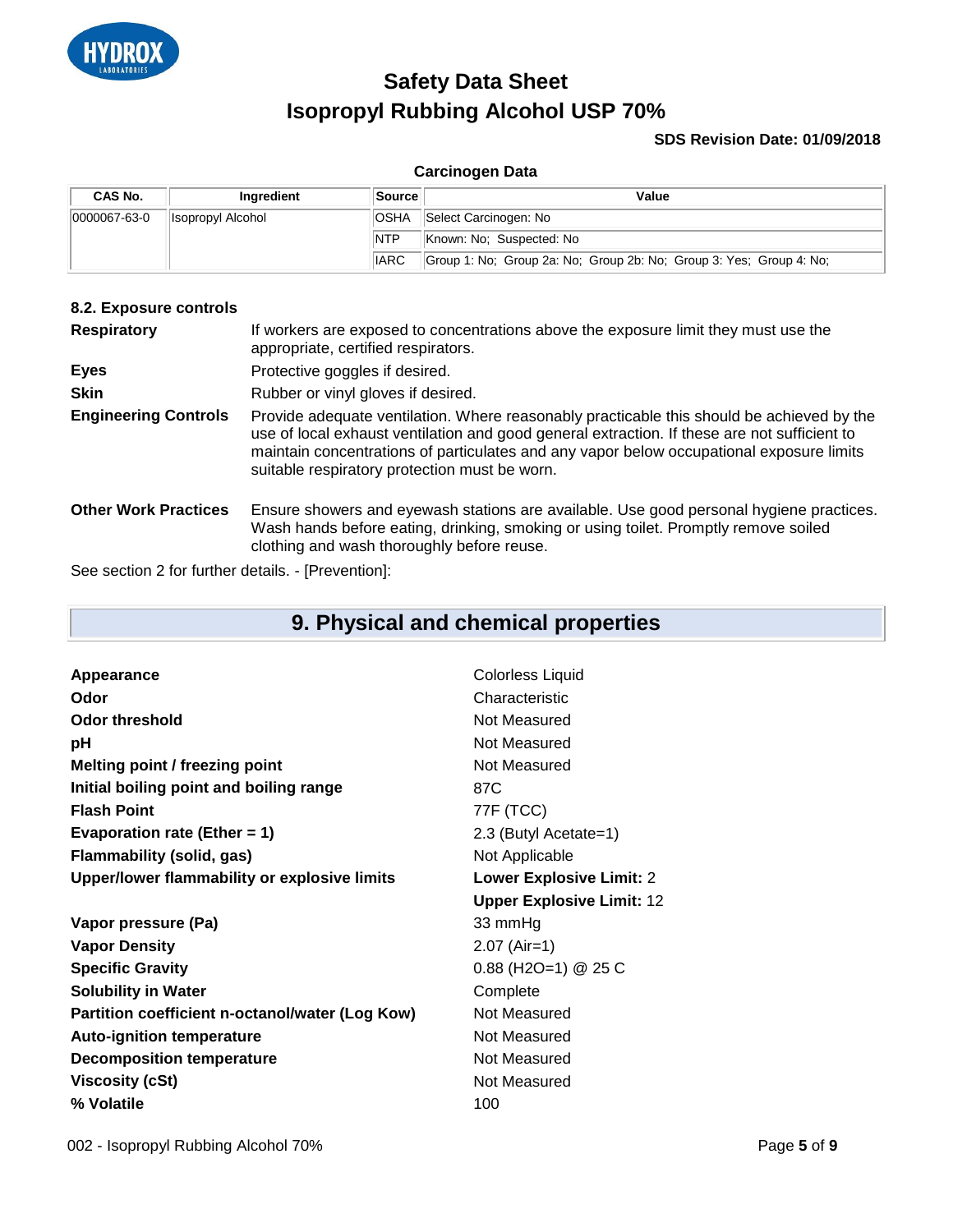

**SDS Revision Date: 01/09/2018**

**Isopropyl Alcohol Assay by Volume** 68%-72%

#### **9.2. Other information**

No other relevant information.

### **10. Stability and reactivity**

#### **10.1. Reactivity**

Hazardous Polymerization will not occur.

#### **10.2. Chemical stability**

Stable under normal circumstances.

#### **10.3. Possibility of hazardous reactions**

No data available.

**10.4. Conditions to avoid**

Avoid heat, sparks and open flame.

#### **10.5. Incompatible materials**

Anyhydride, isocyanate, monomer and organo-metallic.

#### **10.6. Hazardous decomposition products**

Burning may produce carbon monoxide and carbon dioxide contamination.

## **11. Toxicological information**

#### **Acute toxicity**

Repeated or prolonged contact with the preparation may cause removal of natural fat from the skin resulting in dryness, irritation and possible non-allergic contact dermatitis. Solvents may also be absorbed through the skin. Splashes of liquid in the eyes may cause irritation and soreness with possible reversible damage.

| Ingredient                    | Oral LD50,<br>mg/kg | Skin LD50.<br>mg/kg | Inhalation<br>Vapor LD50,<br>ma/L/4hr | <b>Inhalation</b><br>Dust/Mist LD50.<br>mg/L/4hr | <b>Inhalation</b><br>Gas LD50,<br>ppm |
|-------------------------------|---------------------|---------------------|---------------------------------------|--------------------------------------------------|---------------------------------------|
| Isopropyl Alcohol - (67-63-0) | 4,710.00, Rat -     | 12.800.00. Rat -    | 72.60. Rat -                          | No data                                          | No data                               |
|                               | Category: 5         | Category: NA        | Category: NA                          | available                                        | available                             |

Note: When no route specific LD50 data is available for an acute toxin, the converted acute toxicity point estimate was used in the calculation of the product's ATE (Acute Toxicity Estimate).

| <b>Classification</b>         | Category | <b>Hazard Description</b>      |
|-------------------------------|----------|--------------------------------|
| Acute toxicity (oral)         |          | Not Applicable                 |
| Acute toxicity (dermal)       |          | Not Applicable                 |
| Acute toxicity (inhalation)   |          | Not Applicable                 |
| Skin corrosion/irritation     |          | Not Applicable                 |
| Serious eye damage/irritation | っ        | Causes serious eye irritation. |
| Respiratory sensitization     |          | Not Applicable                 |

002 - Isopropyl Rubbing Alcohol 70% Page **6** of **9**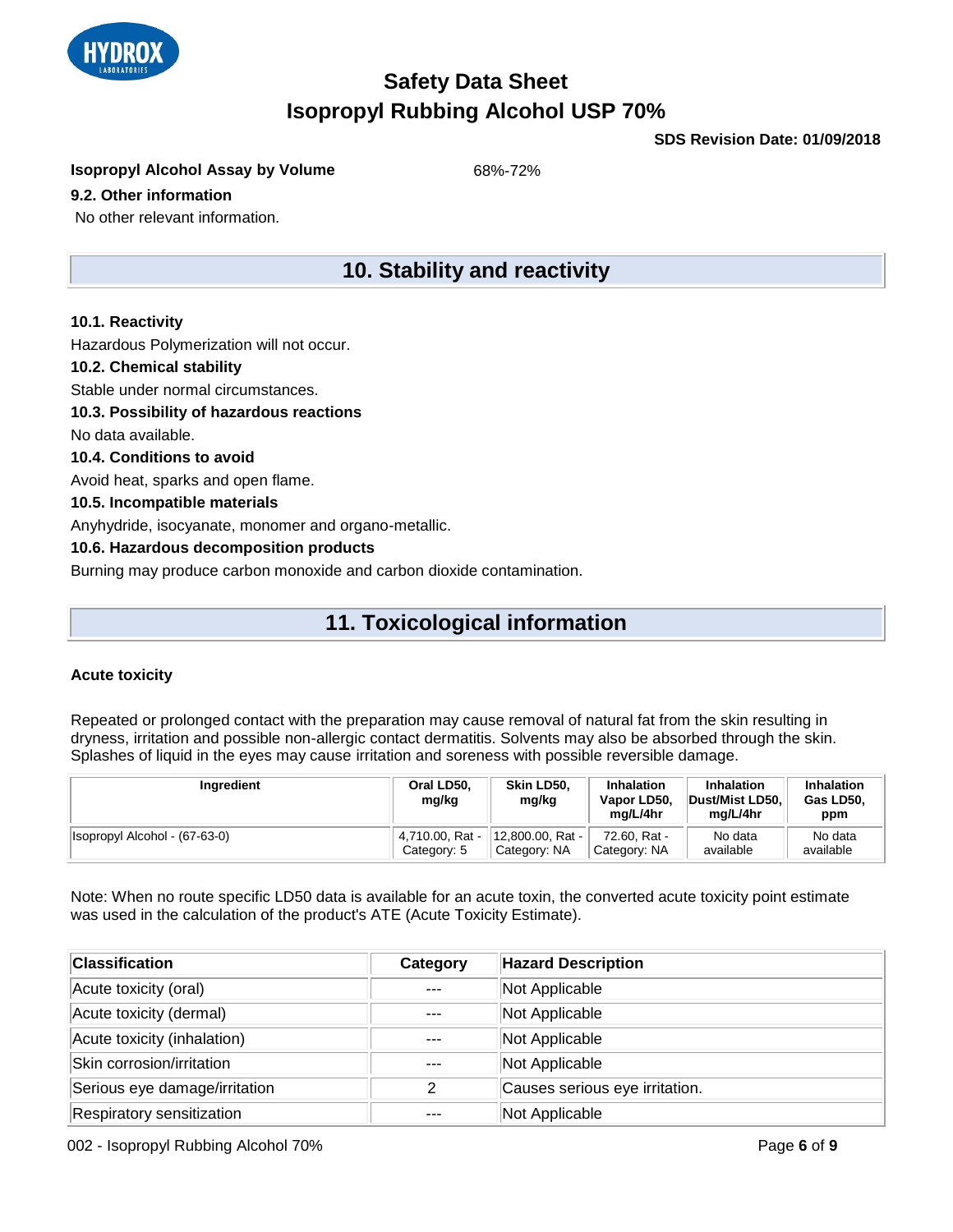

#### **SDS Revision Date: 01/09/2018**

| Skin sensitization     | $- - -$ | Not Applicable                     |
|------------------------|---------|------------------------------------|
| Germ cell mutagenicity | $- - -$ | Not Applicable                     |
| Carcinogenicity        |         | Not Applicable                     |
| Reproductive toxicity  |         | Not Applicable                     |
| STOT-single exposure   |         | May cause drowsiness or dizziness. |
| STOT-repeated exposure |         | Not Applicable                     |
| Aspiration hazard      |         | Not Applicable                     |

## **12. Ecological information**

#### **12.1. Toxicity**

The preparation has been assessed following the conventional method of the Dangerous Preparations Directive 1999/45/EC and GHS and is not classified as dangerous for the environment, but contains substance(s) dangerous for the environment. See section 3 for details

#### **Aquatic Ecotoxicity**

| Ingredient                    | 96 hr LC50 fish,                 | 48 hr EC50 crustacea. | ErC50 algae,                               |
|-------------------------------|----------------------------------|-----------------------|--------------------------------------------|
|                               | mg/l                             | mg/l                  | mg/l                                       |
| Isopropyl Alcohol - (67-63-0) | 1,400.00, Lepomis<br>macrochirus | 100.00, Daphnia magna | 100.00 (72 hr), Scenedesmus<br>subspicatus |

#### **12.2. Persistence and degradability**

There is no data available on the preparation itself.

#### **12.3. Bioaccumulative potential**

Not Measured

#### **12.4. Mobility in soil**

No data available.

#### **12.5. Results of PBT and vPvB assessment**

This product contains no PBT/vPvB chemicals.

#### **12.6. Other adverse effects**

No data available.

## **13. Disposal considerations**

#### **13.1. Waste treatment methods**

Observe all federal, state and local regulations when disposing of this substance.

### **14. Transport information**

UN Number 1219 UN Proper Shipping Name Isopropanol, 3 DOT Classification Hazmat at all levels depending on size of packaging, Excepted or Limited Quantity or Fully Regulated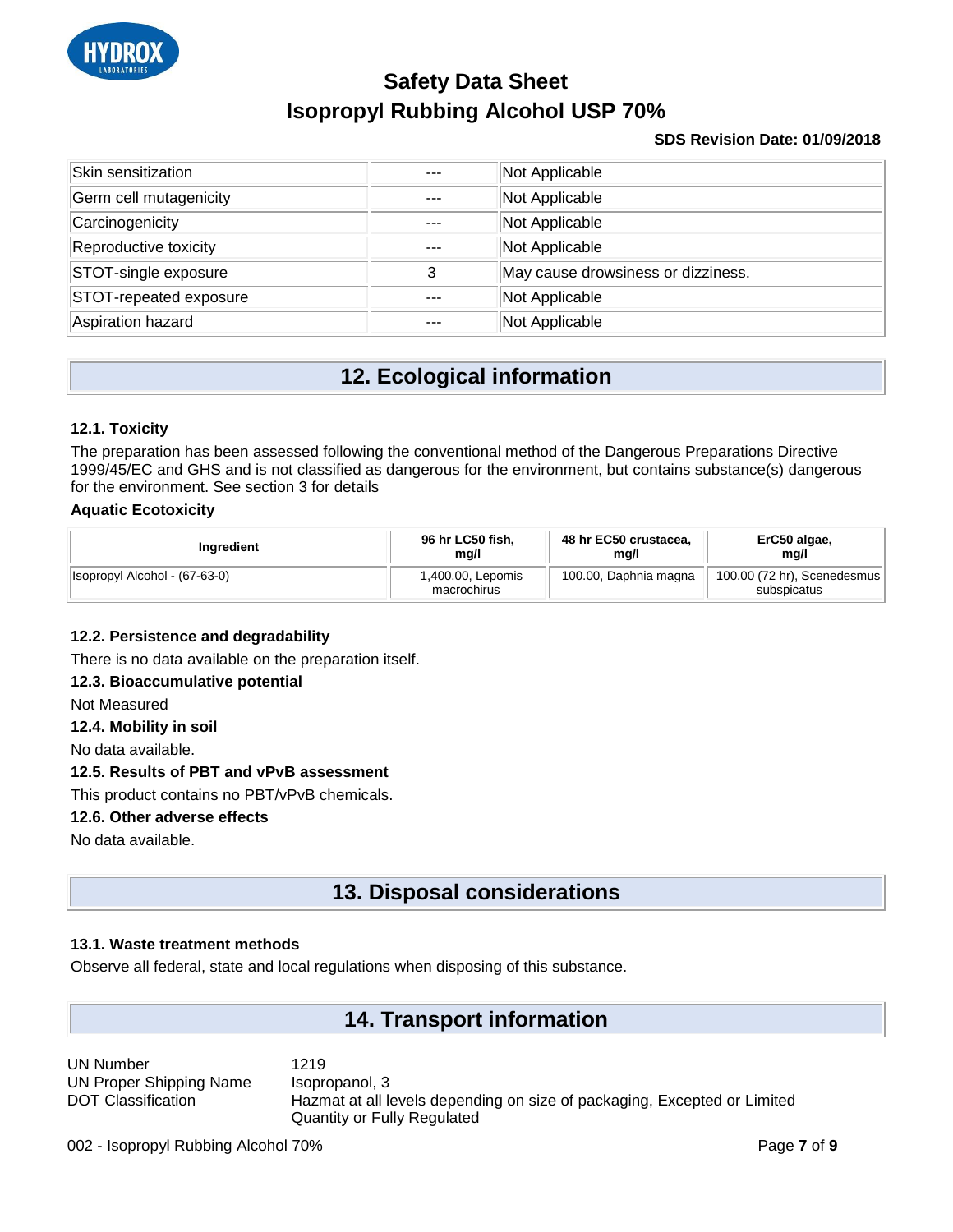

**SDS Revision Date: 01/09/2018**

| Packaging Group        | <b>PGII</b>                                  |
|------------------------|----------------------------------------------|
| Additional Information | IATA OR IMDG - UN1219, Isopropanol, 3, PG II |

### **15. Regulatory information**

| <b>Regulatory Overview</b>  | The regulatory data in Section 15 is not intended to be all-inclusive, only selected<br>regulations are represented. |
|-----------------------------|----------------------------------------------------------------------------------------------------------------------|
| <b>Toxic Substance</b>      | All components of this material are either listed or exempt from listing on the TSCA                                 |
| <b>Control Act (TSCA)</b>   | Inventory.                                                                                                           |
| <b>WHMIS Classification</b> | <b>B2 D2B</b>                                                                                                        |

**US EPA Tier II Hazards Fire:** Yes

**Sudden Release of Pressure:** No **Reactive:** No **Immediate (Acute):** Yes **Delayed (Chronic):** No

#### **EPCRA 311/312 Chemicals and RQs:**

No chemicals at levels which require reporting under this statute.

#### **EPCRA 302 Extremely Hazardous:**

No chemicals at levels which require reporting under this statute.

#### **EPCRA 313 Toxic Chemicals:**

Isopropyl Alcohol

#### **Proposition 65 - Carcinogens (>0.0%):**

No chemicals at levels which require reporting under this statute.

#### **Proposition 65 - Developmental Toxins (>0.0%):**

No chemicals at levels which require reporting under this statute.

#### **Proposition 65 - Female Repro Toxins (>0.0%):**

No chemicals at levels which require reporting under this statute.

#### **Proposition 65 - Male Repro Toxins (>0.0%):**

No chemicals at levels which require reporting under this statute.

#### **New Jersey RTK Substances (>1%):**

Isopropyl Alcohol

#### **Pennsylvania RTK Substances (>1%):**

Isopropyl Alcohol

### **16. Other information**

The information and recommendations contained herein are based upon data believed to be correct. However, no guarantee or warranty of any kind, expressed or implied, is made with respect to the information contained herein. We accept no responsibility and disclaim all liability for any harmful effects which may be caused by exposure to our products. Customers/users of this product must comply with all applicable health and safety laws, regulations, and orders.

The full text of the phrases appearing in section 3 is: